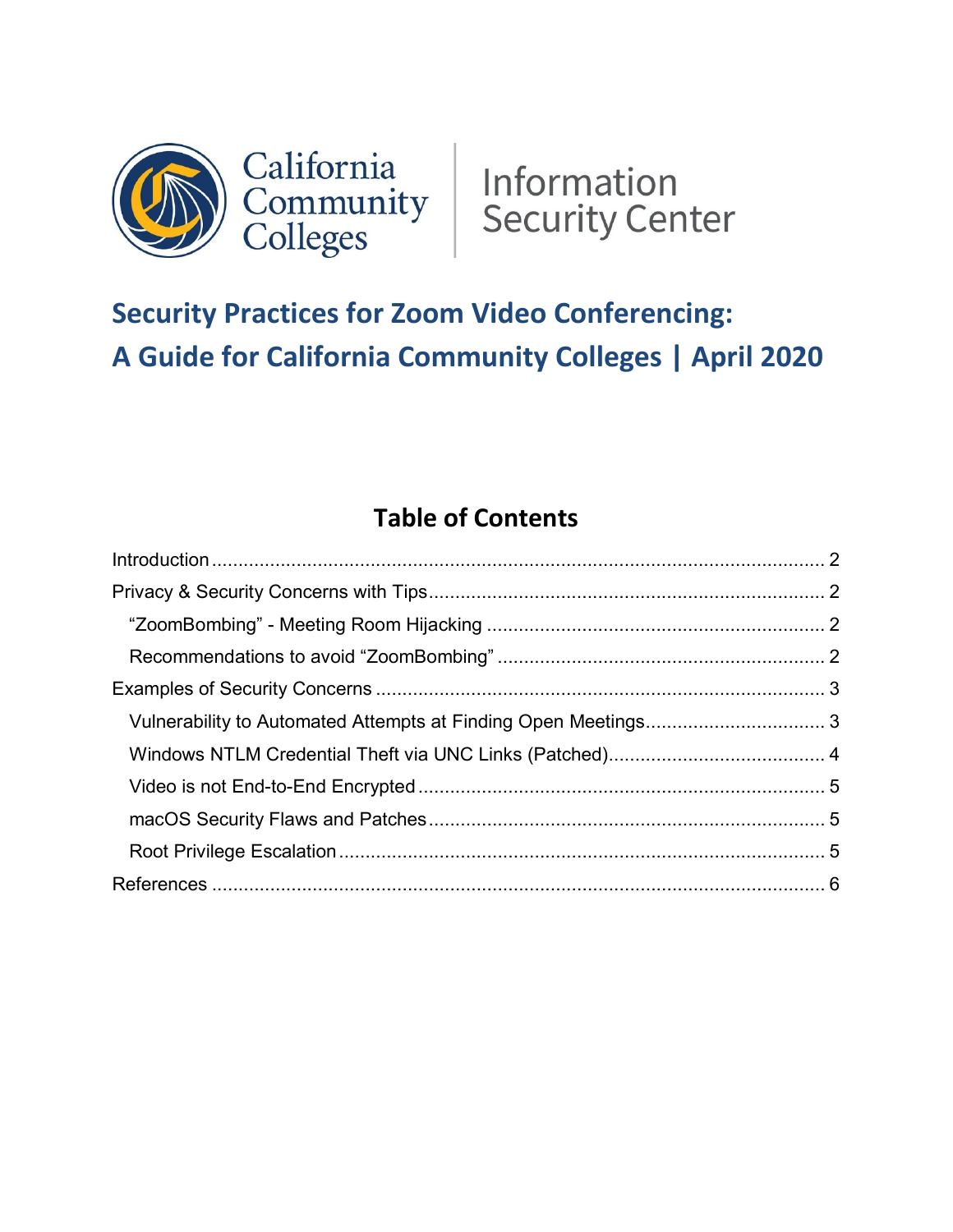### **Introduction**

As many California Community College district employees and staff are working remotely, there have been growing concerns around security and privacy when using the video conferencing application Zoom. This paper will outline the major security risks and concerns, and recommend steps that can be taken to remedy them.

# **Privacy & Security Concerns with Tips**

#### **"ZoomBombing" - Meeting Room Hijacking**

There have been many cases of unwelcomed individuals joining meeting rooms and sharing inappropriate material via chat or webcam. This has become known as "Zoom bombing," and meetings hosted by education institutions have been the primary target.

The recommended solutions will be briefly covered and a link will be provided to the relevant Zoom Support article.

#### **Recommendations to avoid "ZoomBombing"**

#### **> General Guidelines**

- Use a unique Zoom ID for each meeting, avoid using your Personal Meeting ID.
- Do not post meeting links on social media.
- Do not share links to meetings you are invited to join without the host's approval. The host can send more invites to the relevant individuals or parties.
- Do not use your Personal Meeting ID when hosting public meetings or webinars.

#### **> Manage Participants as the Host**

#### *As of April 6, 2020, Zoom has enabled waiting rooms and meeting passwords by default on free accounts, education accounts, and single-license accounts.* April [2020 Updates](https://support.zoom.us/hc/en-us/articles/360041408732-April-2020-Setting-updates-for-free-accounts-and-single-Pro-users)

1) Do not make meeting rooms open to the public. Require a password for attendees to join.

[Meeting and Webinar](https://support.zoom.us/hc/en-us/articles/360033559832-Meeting-and-Webinar-Passwords-#h_530762f7-e34a-4c55-a929-f16c5386d7be) Passwords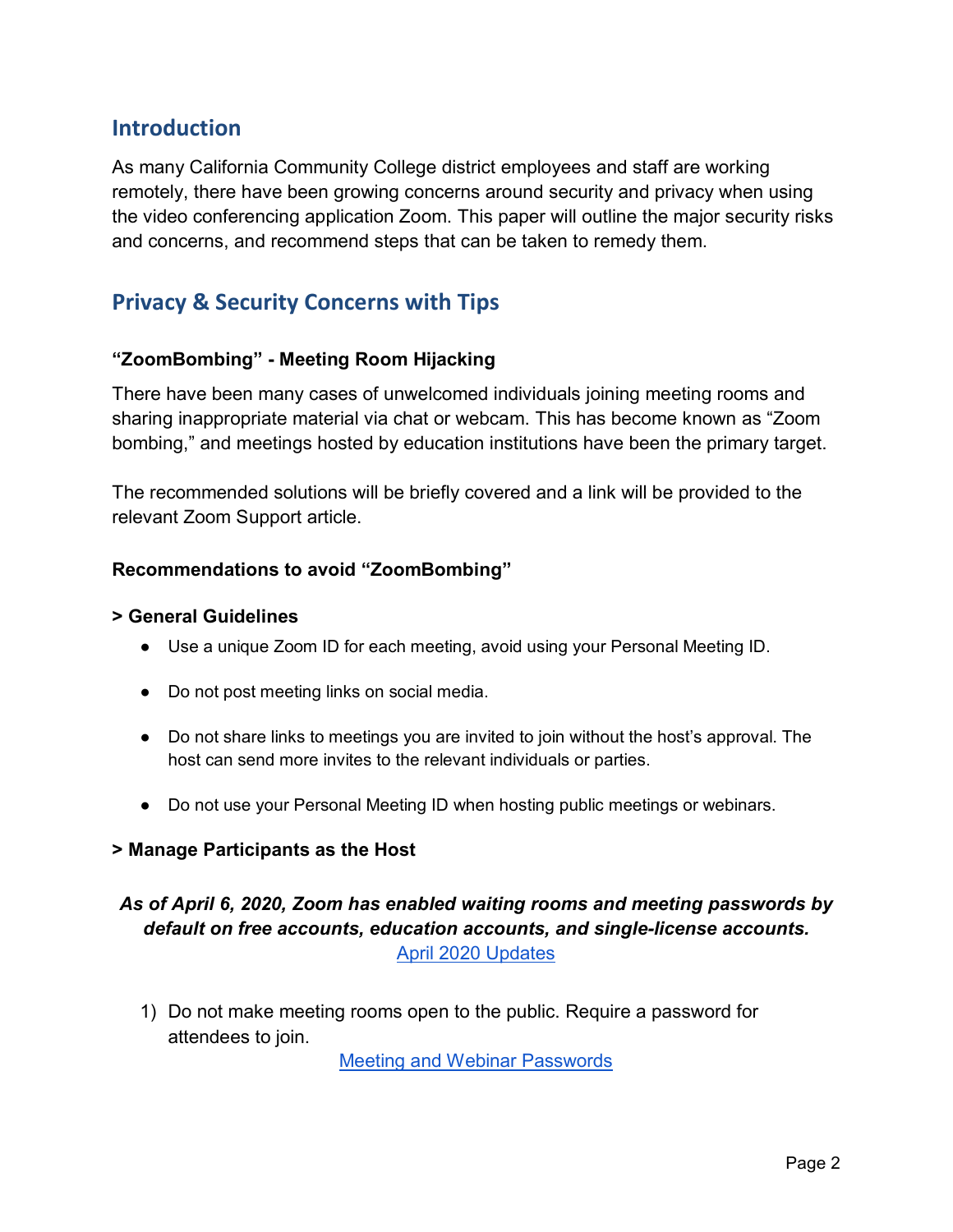- 2) Utilize waiting rooms. This will enable the control and management of guests. **[Waiting Room](https://support.zoom.us/hc/en-us/articles/115000332726-Waiting-Room) Configuration**
- 3) If appropriate for a meeting, change the screen-sharing option to "Host Only." [Manage Participants](https://support.zoom.us/hc/en-us/articles/115005759423) in a Meeting
- 4) Lock the meeting after a desired amount of time has passed. This will prevent new participants from joining, even if they have the meeting ID and password. This can be done through Host Controls.

Host [and Co-Host](https://support.zoom.us/hc/en-us/articles/201362603-What-Are-the-Host-Controls-) Controls in a Meeting

- 5) Require participants to join a meeting using the same email they were invited with.
- 6) If there is no need to share files during a meeting, you can turn this capability off. [In Meeting File Transfer](https://support.zoom.us/hc/en-us/articles/209605493-In-Meeting-File-Transfer?zcid=1231)
- 7) If there is no need to annotate a screen share, you can turn off Annotation. [Annotation Tools](https://support.zoom.us/hc/en-us/articles/115005706806-Using-annotation-tools-on-a-shared-screen-or-whiteboard?zcid=1231)
- 8) Disable private chat to prevent participants from chatting with each other. This can be very useful in an education environment. [Controlling and Disabling In-Meeting Chat](https://support.zoom.us/hc/en-us/articles/115004809306-Controlling-and-Disabling-In-Meeting-Chat?zcid=1231)
- 9) You should also consider making your meetings Screen Share only. This will disable webcam access, which will prevent participants from sharing inappropriate behavior.

[Screen Share Only](https://support.zoom.us/hc/en-us/articles/201362633-How-Do-I-Start-A-Screen-Share-Meeting-) Meeting

To further enhance security, it is recommended to set up Single Sign-On authentication. [Configuring Zoom](https://support.zoom.us/hc/en-us/articles/115005893206-Configuring-Zoom-with-Shibboleth) with Shibboleth

# **Examples of Security Concerns**

#### **Vulnerability to Automated Attempts at Finding Open Meetings**

Randomly generated numbers result in actual meeting IDs allowing access to meetings that did not have a password requirement (Ex: War Dialing). Zoom has enabled the password requirement and waiting room by default for scheduled meetings.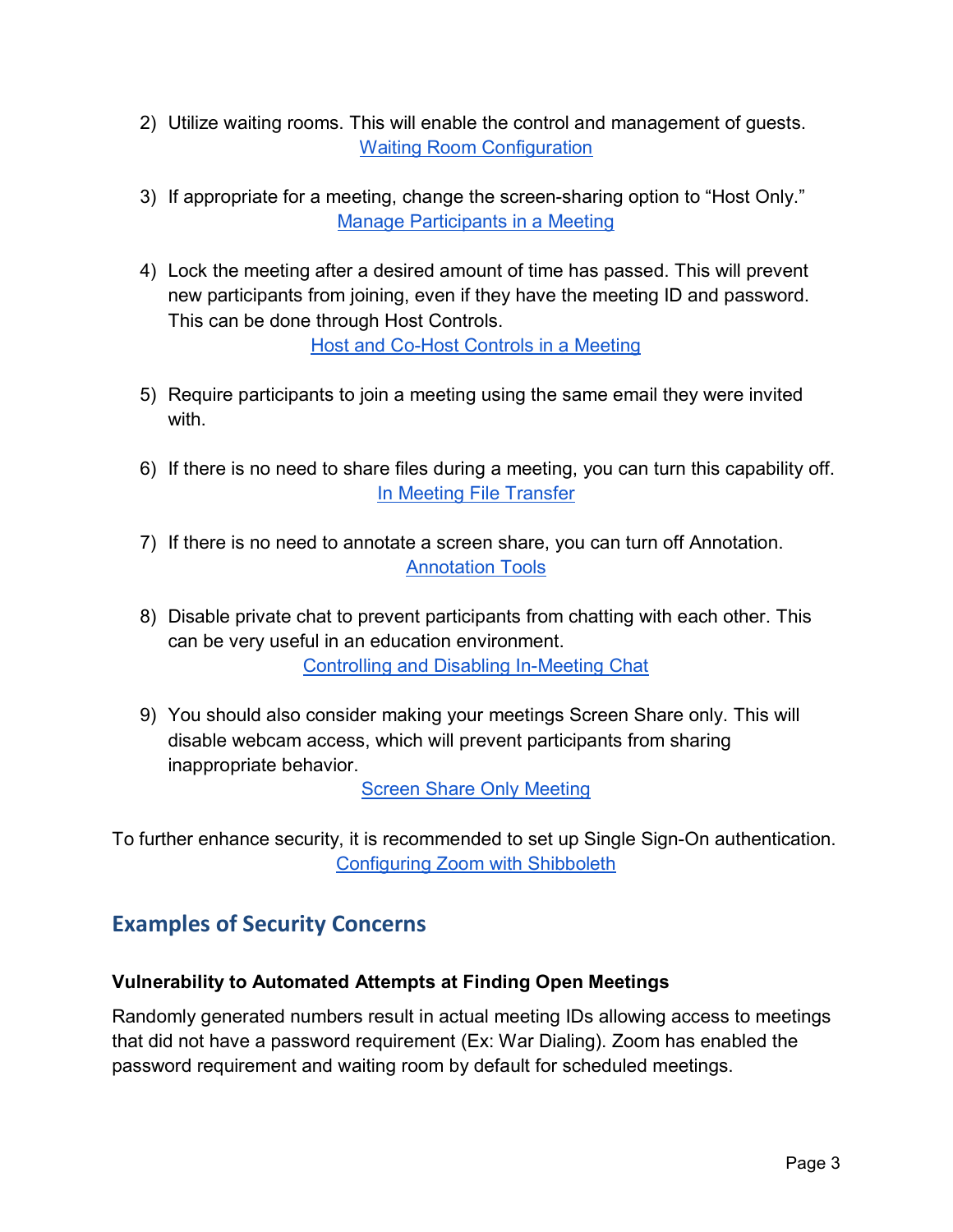#### **Windows NTLM Credential Theft via UNC Links (Patched)**

*Please note that a patch was released on April 2, 2020, which prevents Zoom from automatically hyperlinking UNC paths in the chat window. Please download or update to the latest version.*

#### *Zoom continues to utilize the NTLM protocol. It is still recommended to restrict its capacity as outlined in the "Recommended Solution" section.*

When a user clicks on a Zoom host link to attend a meeting, or clicks on a link provided in the chat window, NTLM traffic is sent through. This contains the user name and the password hash of a Windows account.

During a meeting, an attacker can steal these credentials via UNC path injection. The attacker will send a Windows networking UNC path, which Zoom automatically converts into a clickable link (i.e. \\my.server.com\images\cat.jpg). Once a meeting member clicks the link, Windows will attempt to connect to the site through an SMB file protocol, in this case to open that JPEG file. The victim's Windows user name and NTLM password hash are sent to the attacker's server. The hash can then be cracked through tools such as Hashcat or John the Ripper. The attacker can use the victim's credentials to access network resources and the file system of the victim's device or server.

#### **Recommended Solution:**

#### **> Restricting NTLM: Outgoing NTLM traffic to remote servers**

As of time of writing, Zoom has not patched the issue. You can use this temporary hotfix. Note that this solution only works for devices running Windows 10.

- A. If you have administrator privileges:
	- 1) Open the Group Policy Editor and select Computer Configuration.
	- 2) Go to Windows Setting  $\rightarrow$  Security Options  $\rightarrow$  Network security: "Restrict NTLM: Outgoing NTLM traffic to remote servers." Select the Deny all option and save changes.
- B. If you do not have access to the Group Policy Editor, try this instead:
	- 1) Run the registry editor (Press and hold or right-click the Start button, then select Run. Enter regedit in the Open: box and select OK.)
	- 2) Select:HKEY\_LOCAL\_MACHINE\SYSTEM\CurrentControlSet\Control\Lsa \MSV1\_0. Right-click on the screen, select "New", and then select "DWORD (32-bit) Value". Rename the newly created DWORD value to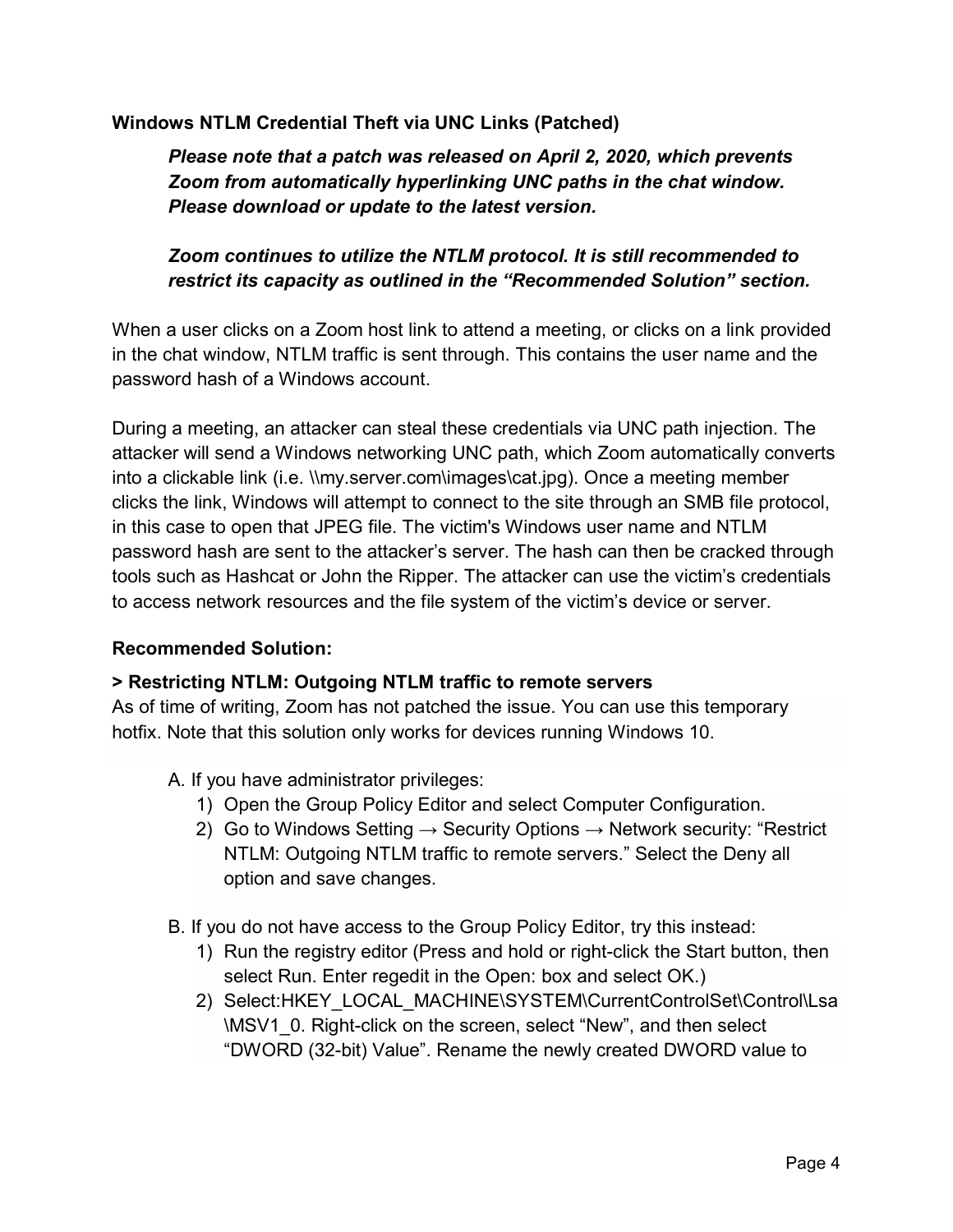RestrictSendingNTLMTraffic. Double-click on the renamed parameter and assign it the value "2".

#### **Video is not End-to-End Encrypted**

End-to-End encryption, also known as E2EE, ensures that only users directly communicating with one another can read information shared with each other. The message is encrypted by the sender and decrypted by the guest; there is no middleman involved with the ability to decrypt the message. While [Zoom's](https://zoom.us/docs/doc/Zoom-Security-White-Paper.pdf) security white paper states that a meeting host has the ability to enable End-to-End encryption, this option enables E2EE for chat messages only. Video is still handled by Transport Layer Security (TLS).

With TLS, the message is still encrypted by the sender; however, this connection is initiated with the vendor's server. Think of the server as the middleman between you and the individual(s) you are in a call with. TLS terminates once communication is sent back to the server, and the company owning the server can view call information since it is not encrypted. The communication may be encrypted through TLS again once it is sent over to the recipient.

While this may not be a concern for most end users, Zoom has the capacity to look at private meetings and can provide recordings or details of meetings to governmental organizations or to companies interested in data collection. It should be noted that while Zoom possesses the ability to distribute user information, its official [privacy](https://zoom.us/privacy) policy states that "We do not allow marketing companies, advertisers or similar companies to access personal data in exchange for payment."

#### **macOS Security Flaws and Patches**

#### *This issue has been patched by Zoom as of April 2, 2020. Please update Zoom right away.*

#### **Root Privilege Escalation**

The Zoom installer uses the deprecated [AuthorizationExecuteWithPrivileges](https://developer.apple.com/documentation/security/1540038-authorizationexecutewithprivileg) API to successfully complete installation tasks. This enables users without administrator privileges to install Zoom on their machines. This can be worrisome if your organization uses MacOS devices on an enterprise level.